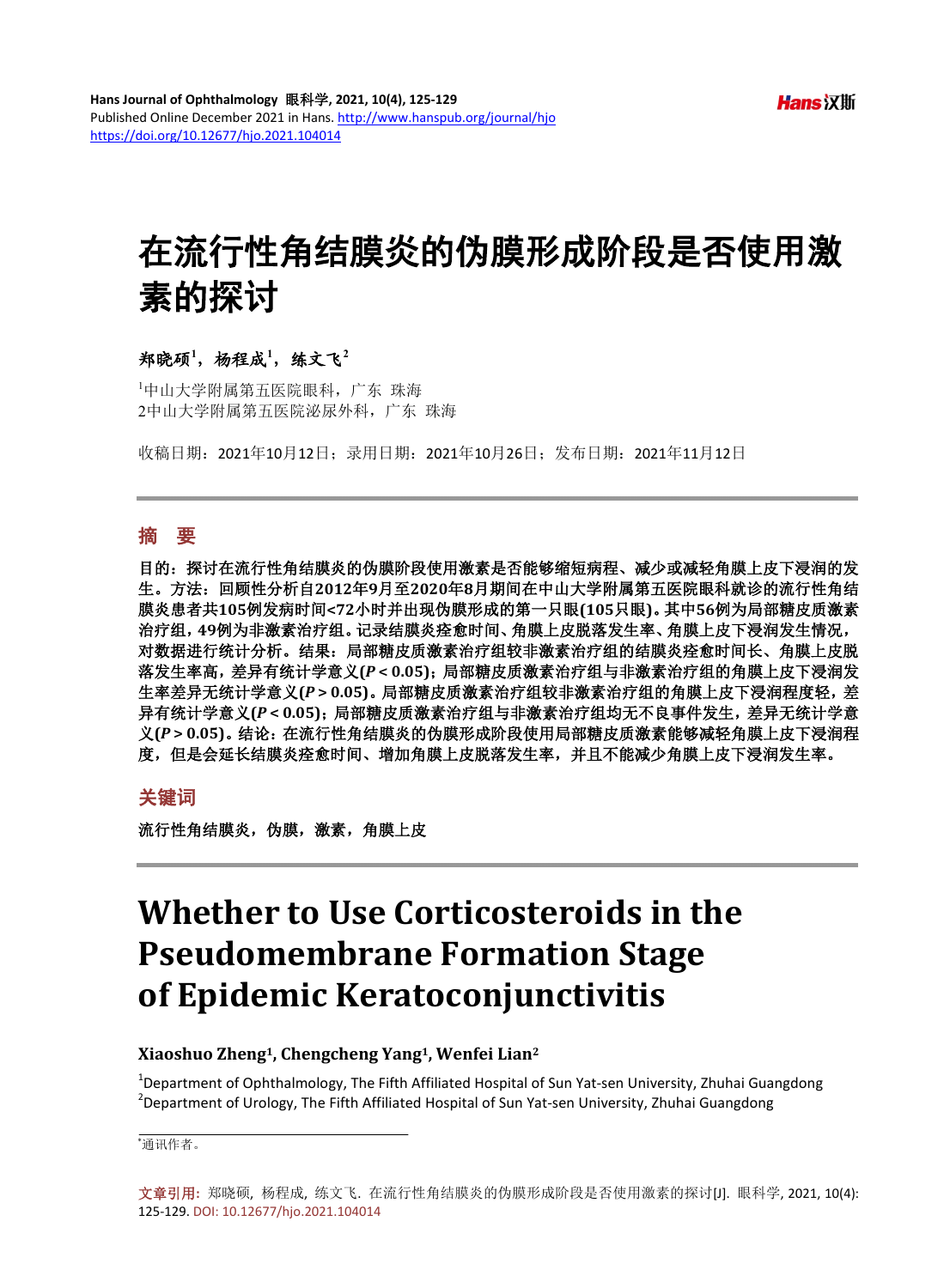Received: Oct. 12<sup>th</sup>, 2021; accepted: Oct. 26<sup>th</sup>, 2021; published: Nov. 12<sup>th</sup>, 2021

## **Abstract**

**Objective: To investigate whether the use of corticosteroids in the pseudomembranous stage of epidemic keratoconjunctivitis can shorten the course of disease and reduce or mitigate the occurrence of subepithelial keratitis. Methods The first eyes (105 eyes) of 105 patients with epidemic keratoconjunctivitis onset time <72 hours and had pseudomembrane formation were analyzed retrospectively from September 2012 to August 2020. Among them, 56 cases were treated with topical corticosteroids and 49 cases were not treated with corticosteroids. The healing time of conjunctivitis, the incidence of corneal epithelial exfoliation and the incidence of subepithelial keratitis were recorded, and the data were statistically analyzed. Results: The healing time of conjunctivitis in the topical corticosteroids treatment group were longer than those in the noncorticosteroids treatment group (***P* **< 0.05); the incidence of corneal epithelial exfoliation in the topical corticosteroids treatment group were higher than those in the noncorticosteroids treatment group (***P* **< 0.05); there was no significant difference in the incidence of subepithelial keratitis between the two groups (***P* **> 0.05). The degree of subepithelial keratitis in the topical corticosteroids treatment group was less than that in the noncorticosteroids treatment group (***P* **< 0.05); there were no adverse events between the two groups (***P* **> 0.05). Conclusion: In the pseudomembrane formation stage of epidemic keratoconjunctivitis, the use of topical corticosteroids can reduce the degree of subepithelial keratitis, but it may prolong the healing time of conjunctivitis, increase the incidence of corneal epithelial exfoliation, and can not reduce the incidence of subepithelial keratitis.**

## **Keywords**

**Epidemic Keratoconjunctivitis, Pseudomembrane, Corticosteroids, Corneal Epithelium**

Copyright © 2021 by author(s) and Hans Publishers Inc. This work is licensed under the Creative Commons Attribution International License (CC BY 4.0). <http://creativecommons.org/licenses/by/4.0/>  $\odot$  $\left( \infty \right)$ Open Access

## **1.** 前言

流行性角结膜炎是由腺病毒引起的,传染性强、发病急剧的一种角结膜病变。糖皮质激素眼液滴眼是 治疗角膜上皮下浸润的有效手段。在伪膜形成阶段,部分学者建议应用糖皮质激素点眼[\[1\]](#page-4-0) [\[2\]](#page-4-1)。笔者在临床 工作中发现部分流行性角结膜炎患者在伪膜形成阶段使用糖皮质激素眼液角膜上皮片状脱落的发生和持续 时间较长,部分未使用糖皮质激素眼液的患者也可获得较好的恢复,现将本次研究的过程结果总结如下。

## **2.** 资料与方法

1、研究对象:回顾性分析自 2012 年 9 月至 2020 年 8 月期间在中山大学附属第五医院眼科就诊的流行性 角结膜炎患者共 105 例(105 只眼)。入选标准:① 符合流行性角结膜炎诊断标准(急性起病的睑、球结膜充血, 疼痛,畏光,伴有水样分泌物为主要表现的急性滤泡性结膜炎),发病的第一只眼并有伪膜形成,并且排除流 行性出血性结膜炎、慢性滤泡性结膜炎、急性细菌性结膜炎等其他类型角膜结膜炎的可能;② 发病时间 < 72 小时;③ 年龄 18 岁~55 岁;④ 排除合并有免疫性疾病、其他系统感染性疾病、精神病患的患者。其中 0.1% 氟米龙眼液治疗组有 56 例患者,非 0.1%氟米龙眼液治疗组有 49 例患者。该研究获得相应的伦理许可。

2、0.1%氟米龙治疗组治疗用药:0.15%更昔洛韦眼用凝胶滴眼 4 次/日;玻璃酸钠眼液滴眼 4 次/日;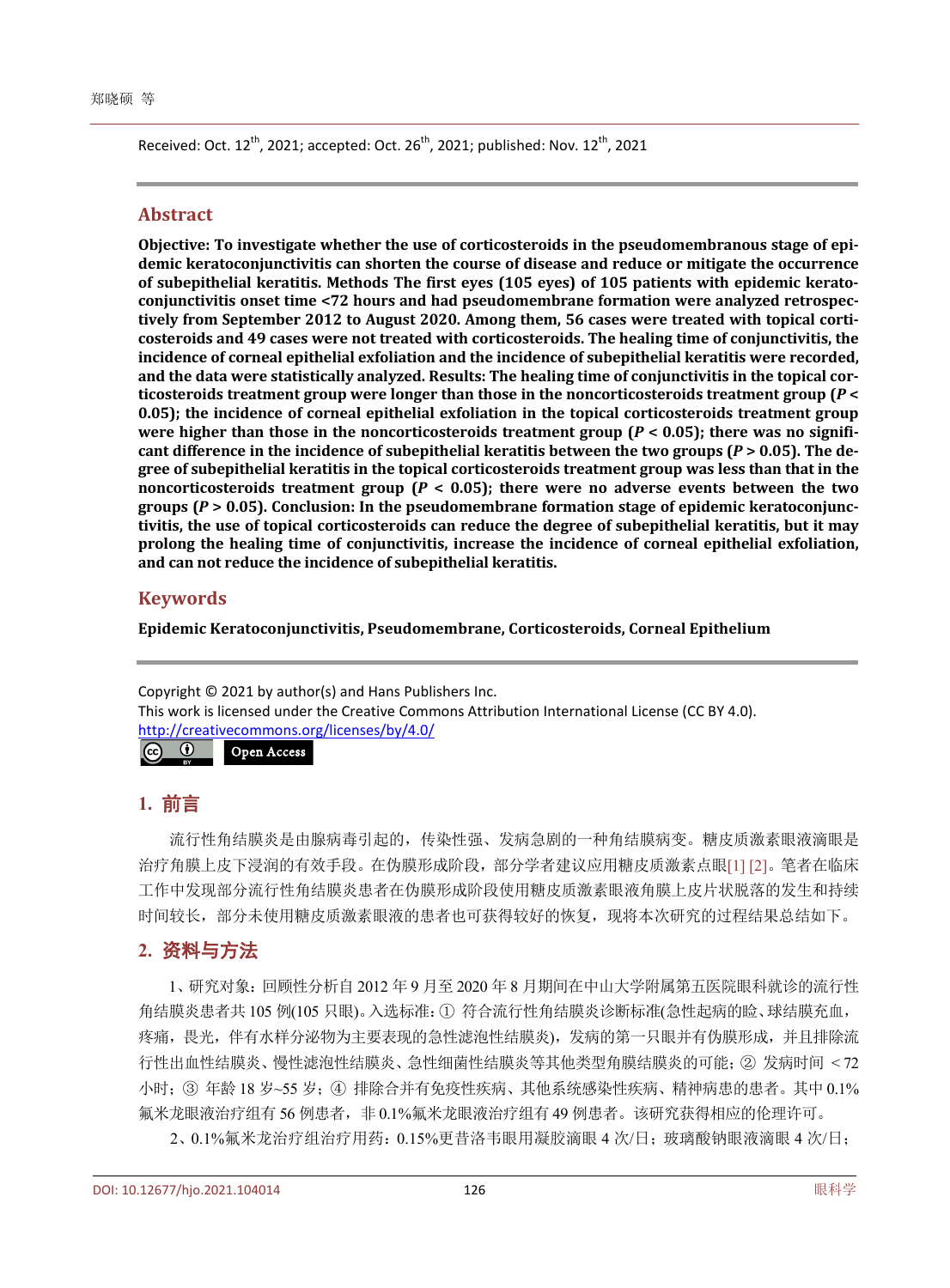0.5%左氧氟沙星滴眼液滴眼 4 次/日;0.1%氟米龙眼液滴眼 3 次/日;其中 0.1%氟米龙眼液用药至结膜伪 膜消失停药,其余用药至患者角膜结膜炎痊愈停药。

3、非 0.1%氟米龙治疗组治疗用药:0.15%更昔洛韦眼用凝胶滴眼 4 次/日;玻璃酸钠眼液滴眼 4 次/ 日;0.5%左氧氟沙星滴眼液滴眼 4 次/日;用药至患者角膜结膜炎痊愈停药。

4、两组患者均予每日一次棉签擦拭去除伪膜并 0.9%氯化钠注射液 100 ml 冲洗结膜囊直至结膜伪膜 消失。

5、复查时间: 伪膜形成阶段: 每日一次; 伪膜消失后~发病 3 周: 每 3~5 日一次, 如患者有畏光、溢 泪、眼部不适症状加重随诊,根据患者病情减轻或加重情况部分缩短复查间隔;发病 3 周~发病 8 周,每 周一次,如患者有畏光、溢泪、眼部不适症状加重随诊,根据患者病情减轻或加重情况部分缩短复查间隔。

6、观察时间:自首次就诊至发病 8 周结束。

7、疗效性指标:

1) 结膜炎痊愈时间: 结膜炎痊愈标准: 球结膜充血完全消退, 分泌物消失, 睑结膜无或轻微充血。 记录结膜炎痊愈时间。

2) 角膜上皮脱落发生率:记录急性期伪膜形成阶段出现角膜上皮脱落的频率。

3) 角膜上皮下浸润发生情况:笔者按照角膜上皮下点状浸润的个数,将上皮下浸润分度:无:0 个; 轻度:<5 个;中度:5~10 个;重度:>10 个。

8、统计学分析方法:

所得实验数据中结膜炎痊愈时间为定量资料,符合正态分布时采用 t 检验, 定义 *P* < 0.05 为差异有 统计学意义;角膜上皮脱落发生率、不良事件发生率为定性资料则采用卡方检验,其中角膜上皮下浸润 发生率为有序多分类资料则采用秩和检验,定义 *P* < 0.05 为差异有统计学意义。本文采用 SPSS16.0 软件 对数据进行统计分析。

### **3.** 结果

#### **3.1.** 结膜炎痊愈时间

 $0.1$ %氟米龙治疗组结膜炎痊愈时间最小值 8 天,最大值 15 天,均数为 9.5 天,标准差为 1.89 天; 非 0.1%氟米龙治疗组结膜炎痊愈时间最小值 6 天,最大值 11 天,均数为 7.2 天,标准差为 2.13 天。两组经 正态性检验均服从正态分布。两组经方差齐性检验符合成组 t 检验的方差齐性要求,进行 t 检验,*P* ≤ 0.001, 可推断出:0.1%氟米龙治疗组较非 0.1%氟米龙治疗组的结膜炎痊愈时间长。

#### **3.2.** 角膜上皮脱落发生率

0.1%氟米龙治疗组 56 例, 其中 48 例发生角膜上皮脱落, 8 例未发生角膜上皮脱落; 非 0.1%氟米龙 治疗组 49 例, 其中 22 例发生角膜上皮脱落, 27 例未发生角膜上皮脱落([见表](#page-2-0) 1)。

<span id="page-2-0"></span>**Table 1.** Comparison of the incidence of corneal epithelial abscission between 0.1% flutamilon treatment group and non 0.1% flutamilon treatment group

表 **1.** 0.1%氟米龙治疗组与非 0.1%氟米龙治疗组角膜上皮脱落发生率的比较

| 组别           | 角膜上皮脱落    | 合计       |     |  |
|--------------|-----------|----------|-----|--|
|              | 有(%)      | 无 $(%)$  |     |  |
| 0.1%氟米龙治疗组   | 48 (85.7) | 8(14.3)  | 56  |  |
| 非 0.1%氟米龙治疗组 | 22(44.9)  | 27(55.1) | 49  |  |
| 合计           | 70(66.7)  | 35(33.3) | 105 |  |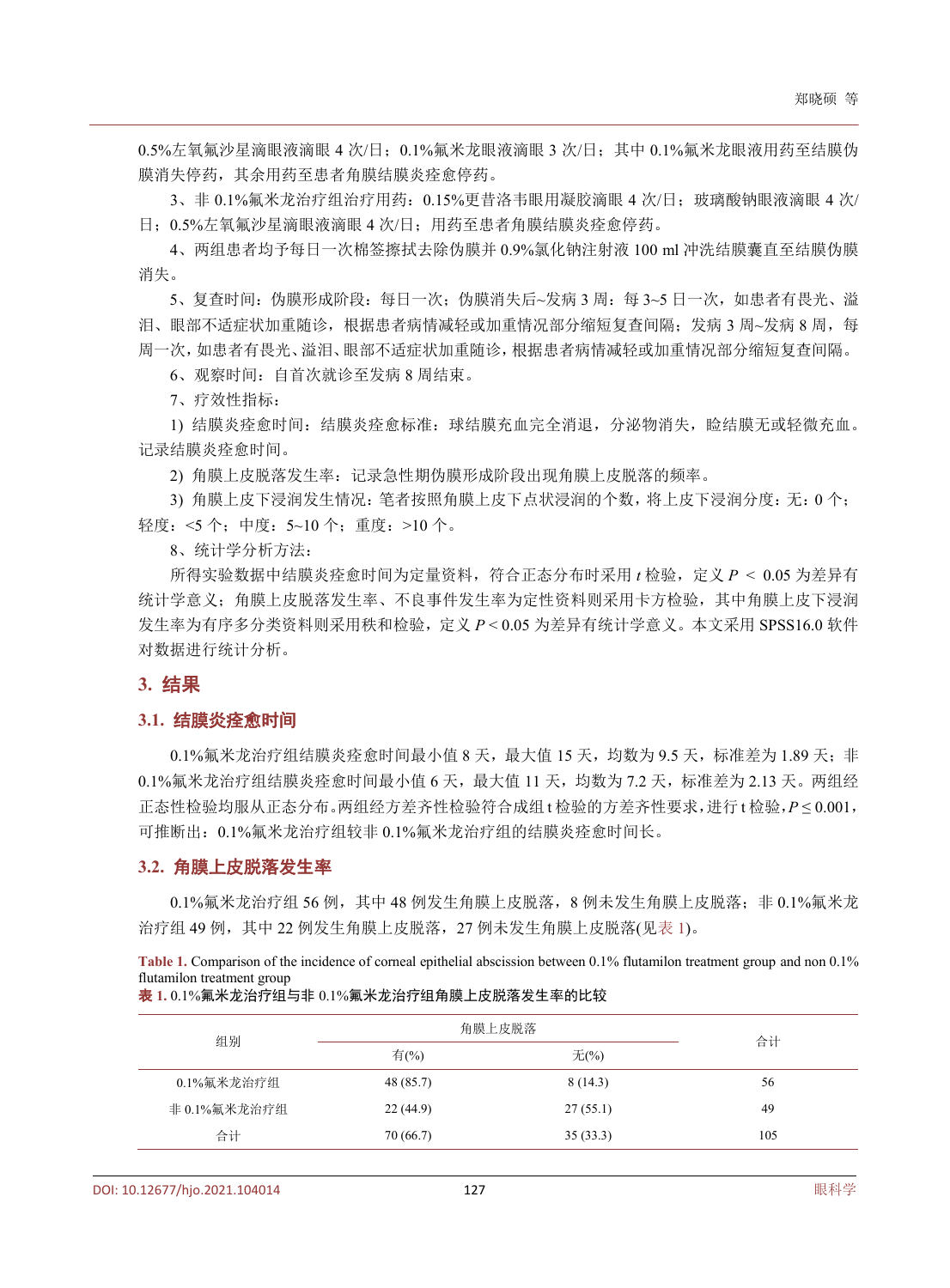经卡方检验 *P* ≤ 0.001,可推断出:0.1%氟米龙治疗组较非 0.1%氟米龙治疗组的角膜上皮脱落发生率 高。

### **3.3.** 角膜上皮下浸润发生情况

0.1%氟米龙治疗组 56 例, 其中 14 例未发生角膜上皮下浸润, 22 例发生轻度角膜上皮下浸润, 13 例发生中度角膜上皮下浸润,7 例发生重度角膜上皮下浸润;非 0.1%氟米龙治疗组 49 例,其中 10 例未 发生角膜上皮下浸润,9 例发生轻度角膜上皮下浸润,17 例发生中度角膜上皮下浸润,13 例发生重度角 膜上皮下浸润([见表](#page-3-0) 2)。

<span id="page-3-0"></span>**Table 2.** Comparison of supracorneal subcutaneous infiltration between 0.1% flumiolone treatment group and non 0.1% flumiolone treatment group

| 组别           |          | 角膜上皮下浸润  |          |          |     |
|--------------|----------|----------|----------|----------|-----|
|              | 无 $(\%)$ | 轻度(%)    | 中度(%)    | 重度(%)    | 合计  |
| 0.1%氟米龙治疗组   | 14(25.0) | 22(39.3) | 13(23.2) | 7(12.5)  | 56  |
| 非 0.1%氟米龙治疗组 | 10(20.4) | 9(18.4)  | 17(34.7) | 13(26.5) | 49  |
| 合计           | 24(22.9) | 31(29.5) | 30(28.6) | 20(19.0) | 105 |

表 **2.** 0.1%氟米龙治疗组与非 0.1%氟米龙治疗组角膜上皮下浸润发生的比较

0.1%氟米龙治疗组角膜上皮下浸润发生率为 75%,非 0.1%氟米龙治疗组角膜上皮下浸润发生率为 79.6%, 两组卡方检验 P = 0.681, 两组之间的角膜上皮下浸润发生率无区别。其中 0.1%氟米龙治疗组中 发生轻度、中度、重度角膜上皮下浸润的所占百分比分别为 39.3%、23.2%、12.5%,非 0.1%氟米龙治疗 组发生轻度、中度、重度角膜上皮下浸润的所占百分比分别为 18.4%、34.7%、26.5%。

对两组等级资料行秩和检验 U = 1044, Z = −2.182, P = 0.029, 有统计学意义, 说明 0.1%氟米龙治 疗组和非 0.1%氟米龙治疗组中角膜上皮下浸润等级分布有差异,且 0.1%氟米龙治疗组较非 0.1%氟米龙 治疗组的角膜上皮下浸润程度轻。

## **3.4.** 不良事件发生率

0.1%氟米龙治疗组与非 0.1%氟米龙治疗组治疗流行性角结膜炎,两组均未出现角膜结膜细菌性感染、 眼压升高等不良事件。

## **4.** 讨论

流行性角结膜炎是由腺病毒引起的,传染性强、发病急剧的一种角结膜病变。潜伏期 5~7 天,大部 分病例一眼先发病,超过 50%病例 3~5 天后另眼也发病,但后发病者往往症状较轻[\[2\]](#page-4-1)。本研究均将入选 患者先发病眼入组。

流行性角结膜炎病情较轻者,可出现弥漫性结膜充血,滤泡和乳头增生,下睑结膜更明显。病情较 重者,可有结膜下出血及假膜或真膜出现。真膜或假膜会摩擦角膜,造成机械损伤,出现类似疱疹病毒 性角膜炎样的地图状角膜溃疡[\[1\]](#page-4-0)。角膜上皮的大面积缺损使患者出现难以忍受的疼痛、异物感以及畏光 流泪症状。在本研究中,这种在伪膜阶段的角膜上皮缺损范围超过 1 mm 直径大小,被称为角膜上皮脱 落。

流行性角结膜炎的角膜炎分为 5 期, 0 期和 1 期为角膜上皮泡性隆起; 2 期为病灶融合及病变累及深 层上皮,表现为点状角膜上皮炎;3 期不仅有点状角膜上皮炎,还出现了边界不清的角膜上皮下浸润;4